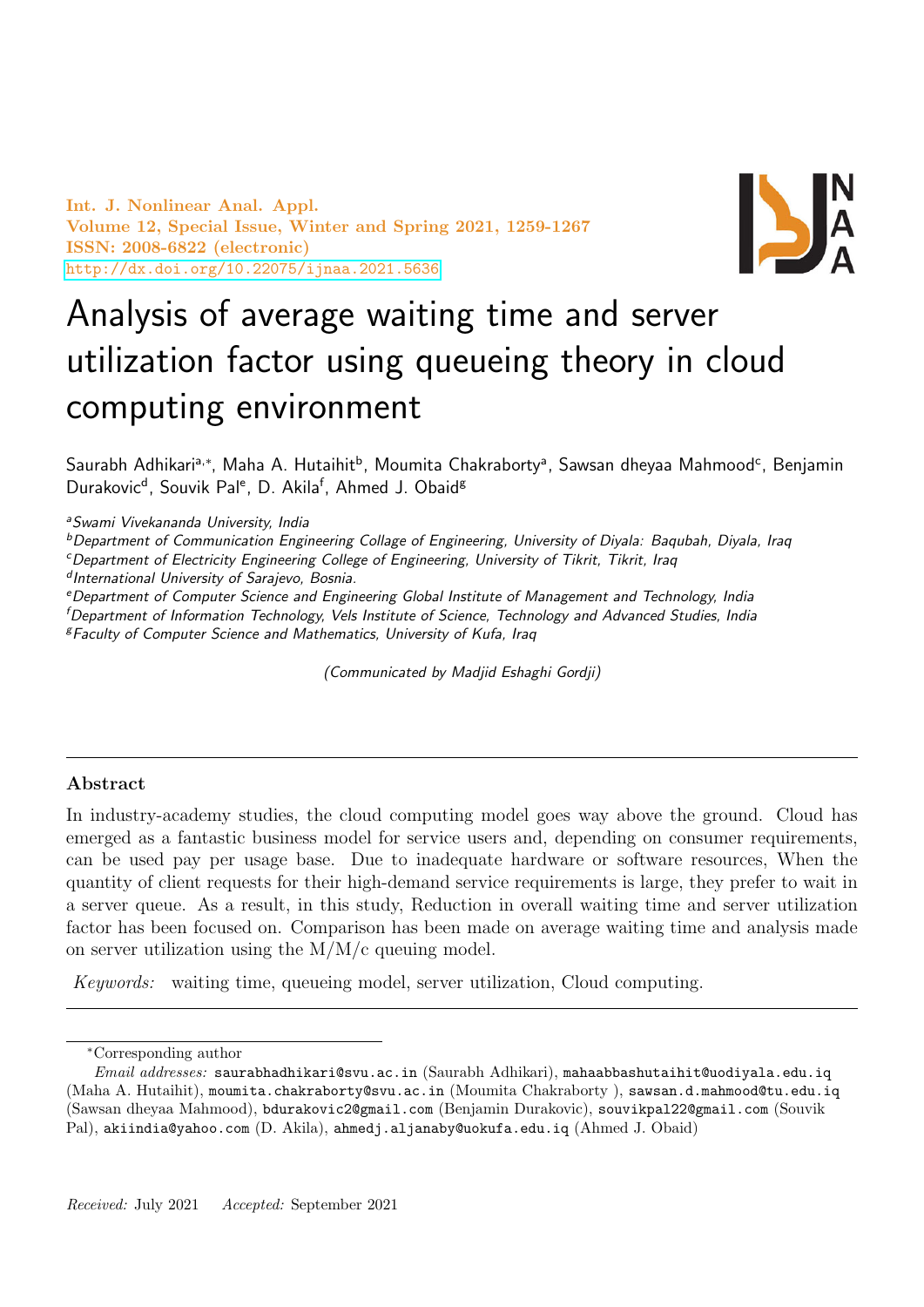## 1. Introduction

The study of waiting lines is known as queuing theory. It is a field of applied mathematics that makes use of stochastic process concepts. A. K. Erlang, a Danish engineer, is credited with the development of queuing theory when he released his work on automated telephone exchanges in 1909. Essentially, it is a system in which clients need service and the service that can be offered is constrained. The service times are randomly selected. Some clients may have to wait if the number of servers is restricted [\[18\]](#page-8-0). Cloud computing, with its increasing applicability and popularity, not only provides huge potential, but also confronts several obstacles in its growth process [\[2\]](#page-7-0).

The Theory of Queues has a unique attraction for mathematicians interested in stochastic processes because it gives a simple example that is both I stationary and (ii) not Markovian in general [\[7\]](#page-7-1). CCU's tasks, according to Luqun Li [\[10\]](#page-7-2), were classified into various classes, each with a distinct priority. And they are on the server at some rate based on a distribution by Poisson, but a generic distribution follows the process time of the server for each task. As a result, a non-preemptive  $M/I$  G queuing model was developed. With a non-preventive method, work planning in Cloud Computing is converted into a problem with queue planning for M / 1G.

Every day, we are irritated by the inconvenience of having to wait in line. In our increasingly packed and urbanized world, the problem is becoming more common. There are not only apparent lines at traffic, airport check-in stations and supermarkets, but also hidden delays in optical and wireless channels due to phone calls and data packets. Time, money, and resources are wasted for us all. Production and communication networks worldwide depend on the control of queues. Due to greater availability to high-speed Internet and advancements in virtualization and distributed computing, cloud computing garnered popular attention. The information technology is currently widely employed and evolving. When programs and data go onto the cloud, they not only change where, but also how computing takes place [\[8\]](#page-7-3).

#### A. Objective of the Manuscript

In the previous part, we have discussed the queueing model, multi-server capacity, minimisation of time to wait and queue length. We focused on reducing the average wait time and evaluating the server use of a multi-server queueing approach. In this trial, the average server time and server use was compared by the M/M/c model.

#### 2. Literature review

Souvik Pal et al. [\[15\]](#page-7-4) They operate with the CloudSim simulation tool, which was used to figure out how many CPU cores and how long it takes to run. Reducing the amount of time spent waiting is also significant. When requesting a large number of jobs, it is necessary to wait for servers that might expand the queue and raise the waiting time. This research also looks at a queuing model with a large number of servers and limited capacity in order to reduce wait times and queue length. Lizheng Guo et al. [\[4\]](#page-7-5) They offer the mode, function, and method for synthesis optimization. Finally, simulation is performed using synthesis optimization methods. Simulation results are compared and evaluated with conventional optimization, This shows that the suggested methodology may minimise average expectation times, average queue time and customer number. The data centre is built as a service centre with a number of applications and an endless task application buffer which may be used as the M/M/m queue system.

Bashir Yusuf Bichi et al. [\[1\]](#page-7-6) They concentrated on mathematical formulation utilizing a queuing system approach to demonstrate how a system's throughput and time delay might differ between a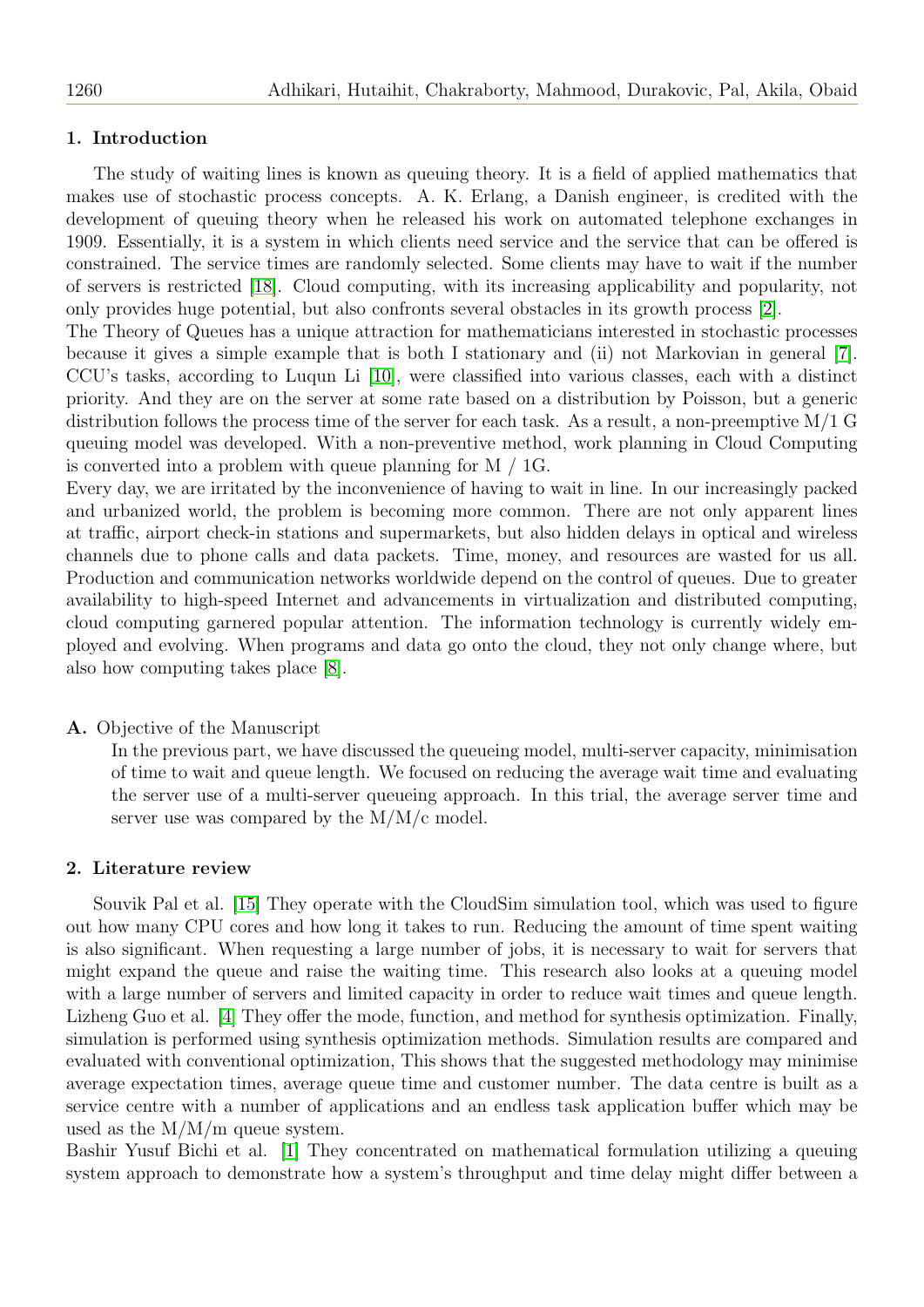

<span id="page-2-0"></span>Figure 1: The skeleton Model of Cloud Server Queuing

single server system and a many server systems in a cloud-computing environment. They can easily observe that the throughput of the system with several serving units is greater than that of the system with a single serving unit. Furthermore, the waiting time for a specific request before it can be executed on a single server is longer than when a multiple server system is used.

Einollah Jafarnejad Ghomi et al. [\[5\]](#page-7-7) Their research provided a taxonomy of cloud computing queuing models and The course of AQTMCC and the necessity for further study on it have been decided in the future. The topics of future study include: robustness, automatic Knowledge of QuoS and SLA-aware resource delivery, event-based predictions of workloads, provision and maintenance of cross cloud resources, model delivery, class-based and SLA-based service.

Khaled Salah et al. [\[3\]](#page-7-8) proposed a paper that analyze the CDC performance with the developed stochastic model with the queuing theory. CDC platforms are developed in such a way that QOS of the cloud has been achieved. We give numeric examples of how the model predicts how many virtual machine instances a set of QoS-criteria needs to be met. We use a DES to evaluate our analysis model (Discrete Event Simulator). The recommended model can predict the required number of VMs meet the expected QoS objectives with variation of the arrival request rate, according to the results of their research and simulation.

Roxana MARCU et al. [\[11\]](#page-7-9) The article proposed a cloud platform to create a fully integrated, industry-specific medical system. An analytical model has been proposed for achieving excellent performance with low cost for scheduling cloud. In terms of the number of requests, response time to wait, and demand drop rate, the performance of each established priority class is measured. The experimental results demonstrate that the recommended model can support several arrival requests and give a fast answer time depending on priority classes. S. Pal et al. [\[16,](#page-8-1) [14\]](#page-7-10) have discussed scheduling algorithm and probabilistic algorithm to enhance the performance matrices in cloud computing environment.

# 3. System model

As shown in Figure [1,](#page-2-0) The cloud service queuing system's framework model has been defined.

With the stated requirement, the cloud user communicates with the cloud broker. Cloud brokers [\[15\]](#page-7-4), who function as negotiators or mediators, help users in preserving all operations, the number of CPU-cores required and the time required for a user request to be handled, such as the special data center requested, execution time for the relevant requests. Users can also use the cloud broker to provide themselves with resources.

The cloud broker analyzes and submits the request to the data centre. In a short period of time,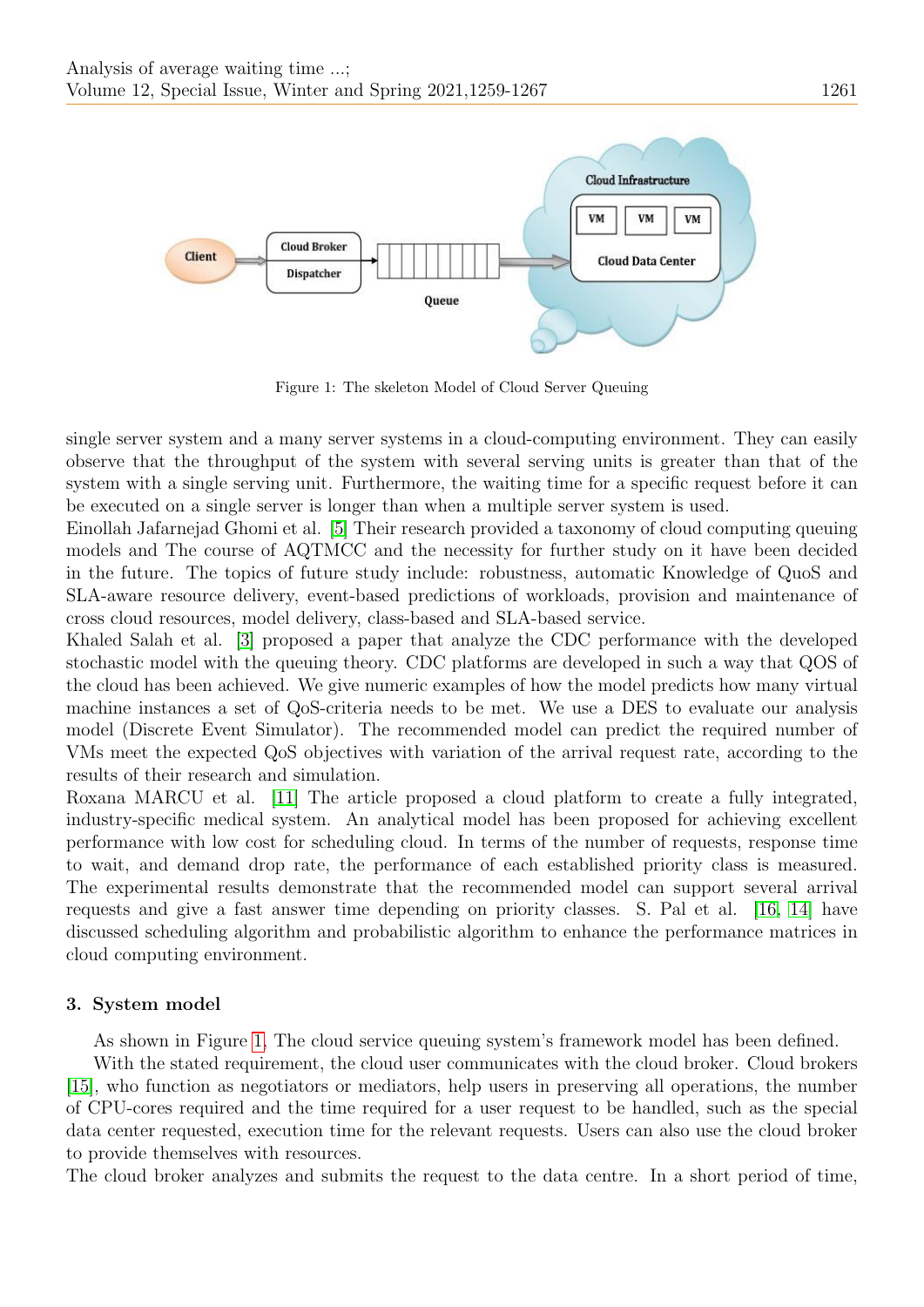| Table 1: Illitial Parameter (10) |  |       |
|----------------------------------|--|-------|
|                                  |  | $\mu$ |
| 20                               |  |       |
| 60                               |  | 70    |
| 120                              |  | 122   |

<span id="page-3-0"></span>Table 1: Initial Parameter ([\[10\]](#page-7-2))

when a great deal of requests is initiated, a queue result. The demands are carried out in conjunction with the Virtual Machines' VMM development. The data center distributes resources based on their availability. After the queries have been completed, Virtual machines have to be shut off correspondingly. We found the  $M/M/C$  model in that work to calculate the average server and duration of waiting.

 $M/M/c$ .  $M/M/c$ : The system of  $M/M/c$  queuing [\[13,](#page-7-11) [6,](#page-7-12) [16,](#page-8-1) [14,](#page-7-10) [17,](#page-8-2) [9,](#page-7-13) [12,](#page-7-14) [19\]](#page-8-3) was named as the only model capable of analysing and closing the density function of the likelihood when a new system comes. The  $M/M/c$  queuing model in a multiple server system allows for the analysis and treatment of the optimization problem. The quantities of a service, the operational load of an application environment, the configuration of a multi-server system, the agreement on levels of service, customer pleasure etc, are the elements of your model pricing. The study also investigated two alternative models of server power and speed.

## 4. Results analysis

When the server's capacity is insufficient to handle the quantity of requests in a reasonable amount of time, waiting queues will be formed. Methods of arrive and service, and servers [\[18,](#page-8-0) [2\]](#page-7-0), are necessary in respect of the fundamental queuing model. The M/M/c queuing model was described in this chapter. The rate of Poisson distribution and exponential distribution are used to represent the service request and process time, respectively. Kendal's notation [\[7\]](#page-7-1) is correct, the average rate of arrival and the average rate of operation are denoted by  $\lambda$  and  $\mu$ , respectively. The model M/M/c has been tested here and the server number has changed (denoted as c) and the usage factor being compared as well. To ensure that the system is stable, where the usage factor  $[\rho = \frac{\lambda}{\mu} \leq 1]$ is considered, an equilibrium condition must be considered. As shown in Table [1,](#page-3-0) it took into consideration the average arrival and average rates of service. The number of servers was compared with the average system client numbers  $(Ls)$ , the average number of queue customers  $(Lq)$ , the average system waiting time (Ws), and the average queue waiting time (Wq) [1.](#page-3-0)

The comparison study was shown in figures [2,](#page-4-0) [3,](#page-4-1) [4,](#page-4-2) [5,](#page-5-0) with reference to the above table [1.](#page-3-0)

The preceding chart and research shows that expanding servers decrease the average waiting time and average queue and device users. The use factor (U) can now be set as follows:

 $U=\frac{\rho}{c}=\frac{\lambda}{c\rho}$  $\frac{\lambda}{c\mu}$ . Therefore, in the Table [2,](#page-5-1) Utilization factor has been compared.

The server utilization factor may be decreased by increasing the number of servers, according to this study. Figure [6](#page-5-2) illustrates this. As seen in the figures from [7,](#page-6-0) [8,](#page-6-1) [9,](#page-6-2) [10,](#page-6-3) [11,](#page-6-4) [12,](#page-7-15) we have also evaluated the probability of customers in a graphical way in case of two different models.

Fig [7](#page-6-0) to fig. [12](#page-7-15) shows the performance of probability of customerd in  $M/M/2$  and  $M/M/3$  with a wide range of average rate of arrival. The probability of customers satisfaction without waiting for service has been increased with increase in number of system and decrease in average rate arival.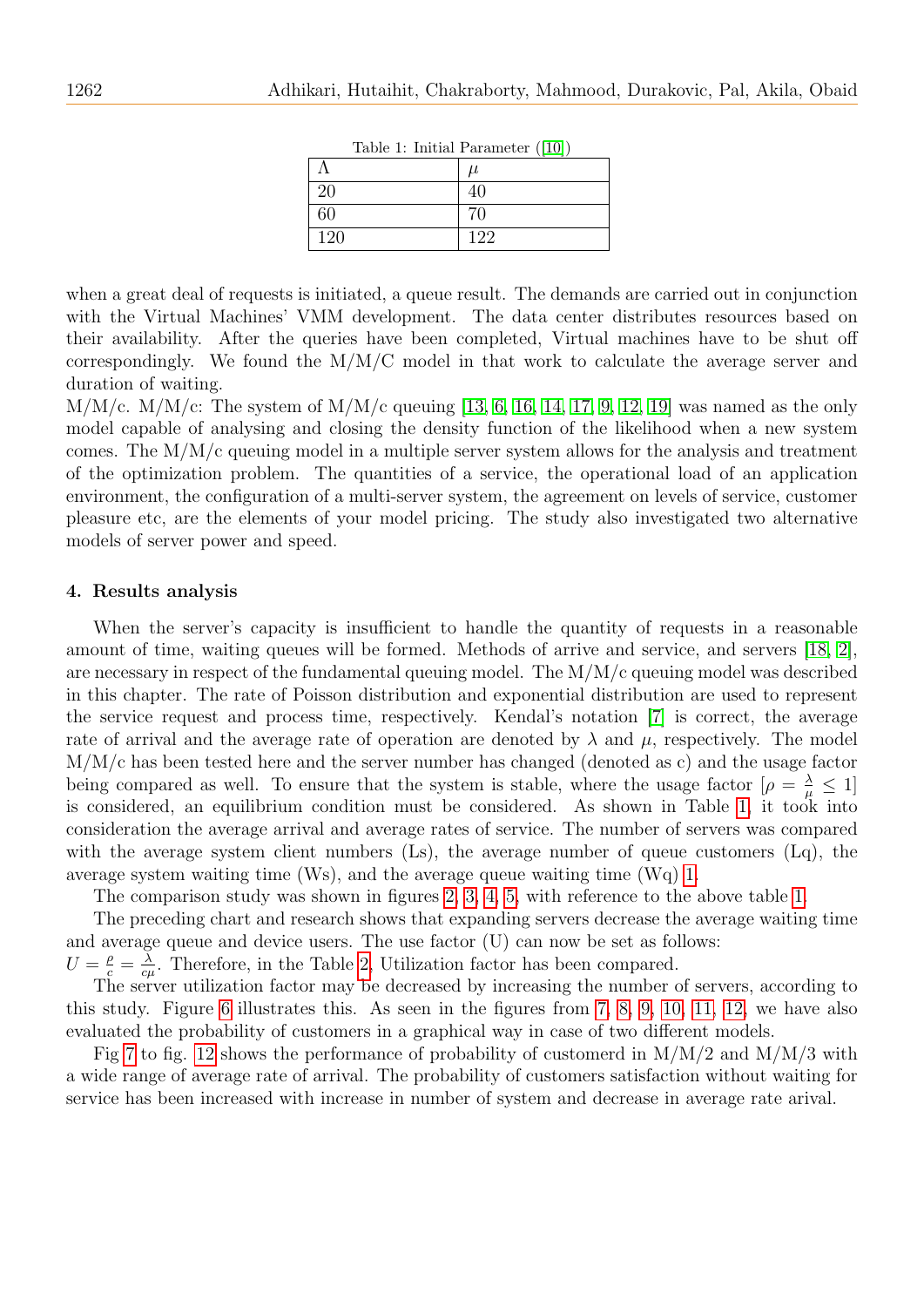

<span id="page-4-0"></span>Figure 2: Outcome with Lq



<span id="page-4-1"></span>Figure 3: Outcomes with Ls



<span id="page-4-2"></span>Figure 4: Outcomes with Wq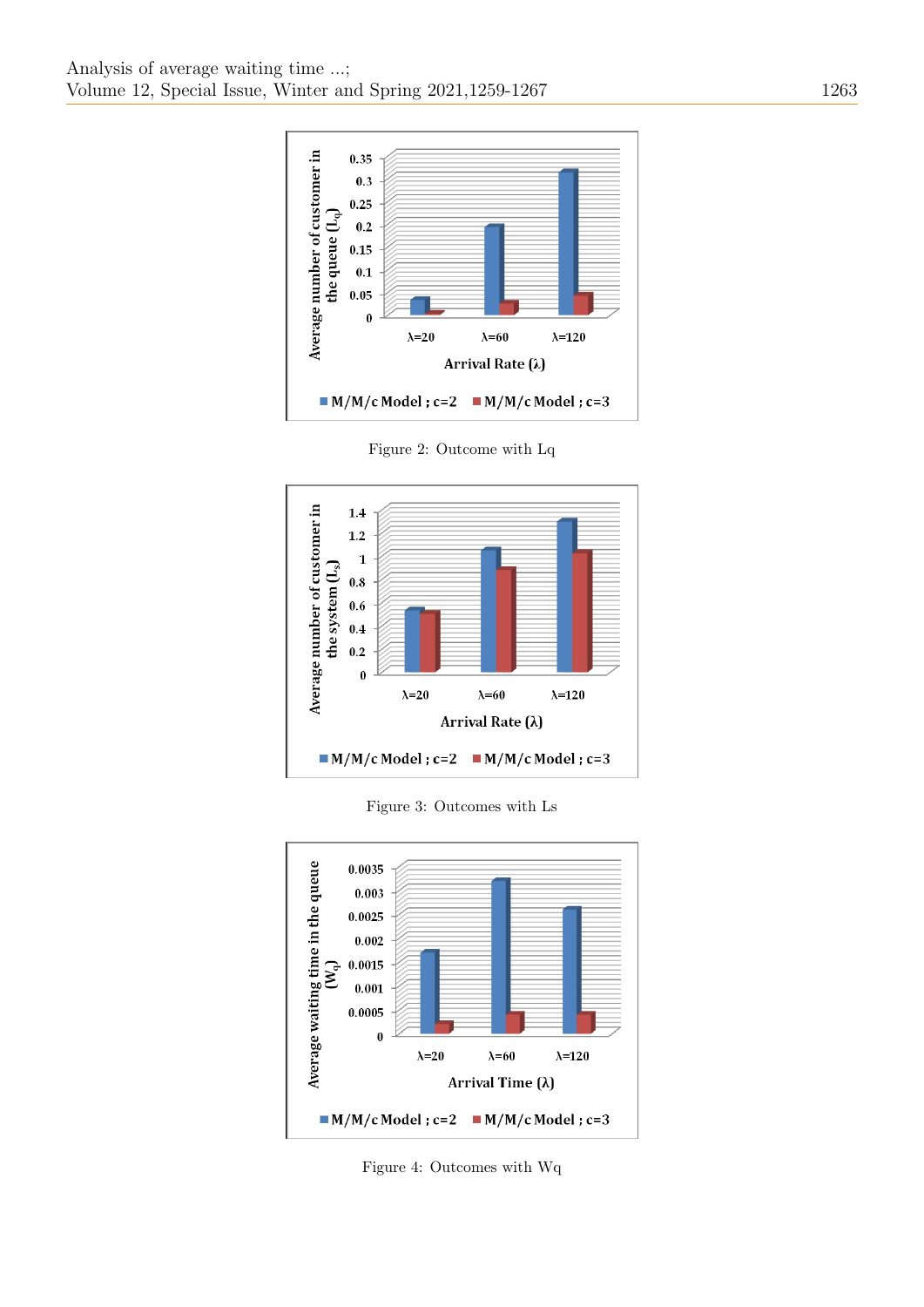

<span id="page-5-0"></span>Figure 5: Outcomes with Ws

<span id="page-5-1"></span>Table 2: OUTCOME ANALYSIS FOR SERVER UTILIZATION

|                 | M/M/2 Model | M/M/3 Model |
|-----------------|-------------|-------------|
| $\lambda = 20$  | 00.25       | 00.17       |
| $\lambda = 60$  | 00.43       | 00.29       |
| $\lambda = 120$ | 00.49       | 00.33       |



<span id="page-5-2"></span>Figure 6: Comparison Outcomes with server utilization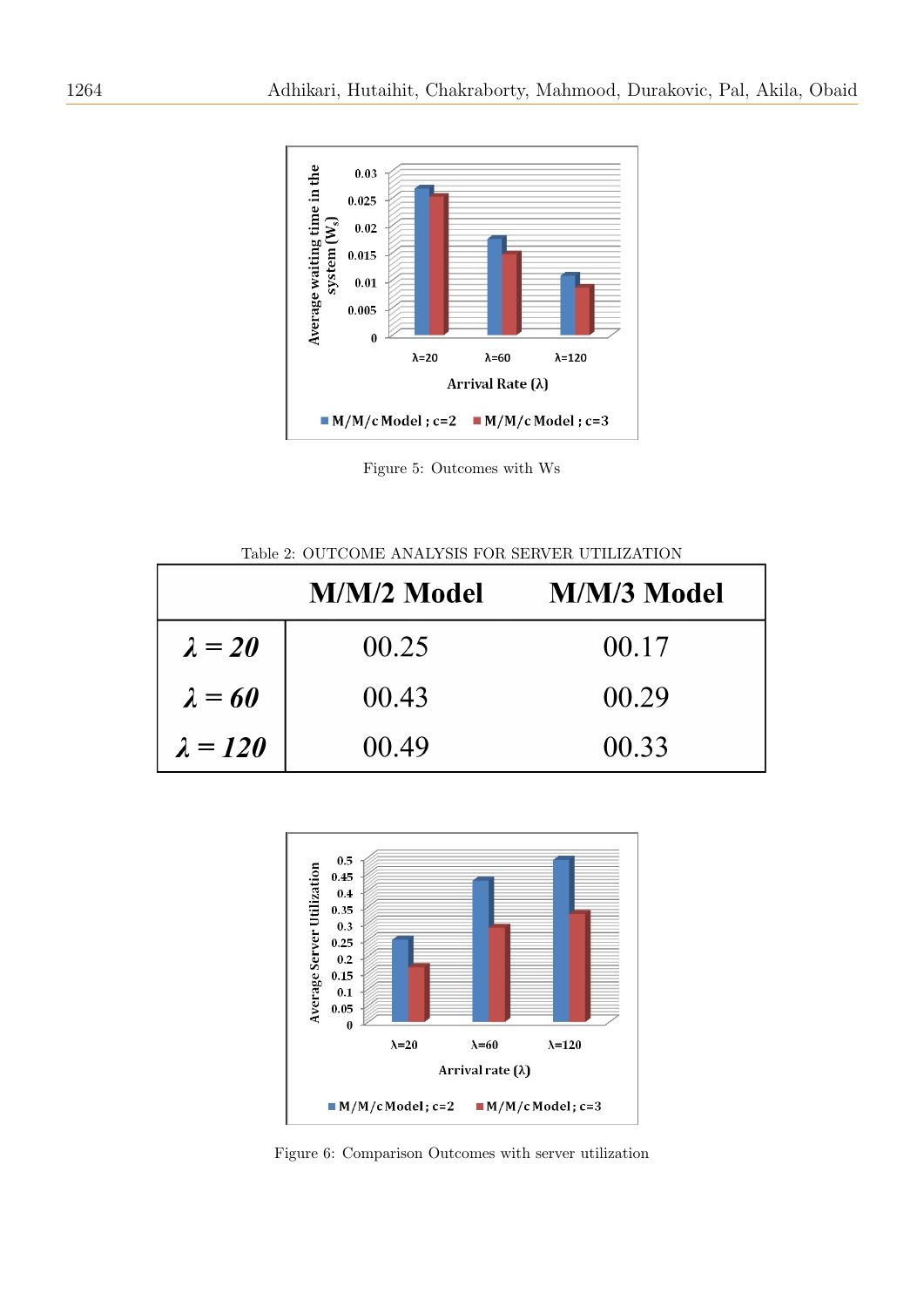

Figure 7: Probability of customers in M/M/2 Model ( $\lambda = 20$ )

<span id="page-6-0"></span>

Figure 8: Probability of customers in M/M/2 Model ( $\lambda = 60$ )

<span id="page-6-1"></span>

Figure 9: Probability of customers in M/M/2 Model ( $\lambda = 120$ )

<span id="page-6-2"></span>

Figure 10: Probability of customers in M/M/3 Model ( $\lambda = 20$ )

<span id="page-6-3"></span>

<span id="page-6-4"></span>Figure 11: Probability of customers in M/M/3 Model ( $\lambda = 60$ )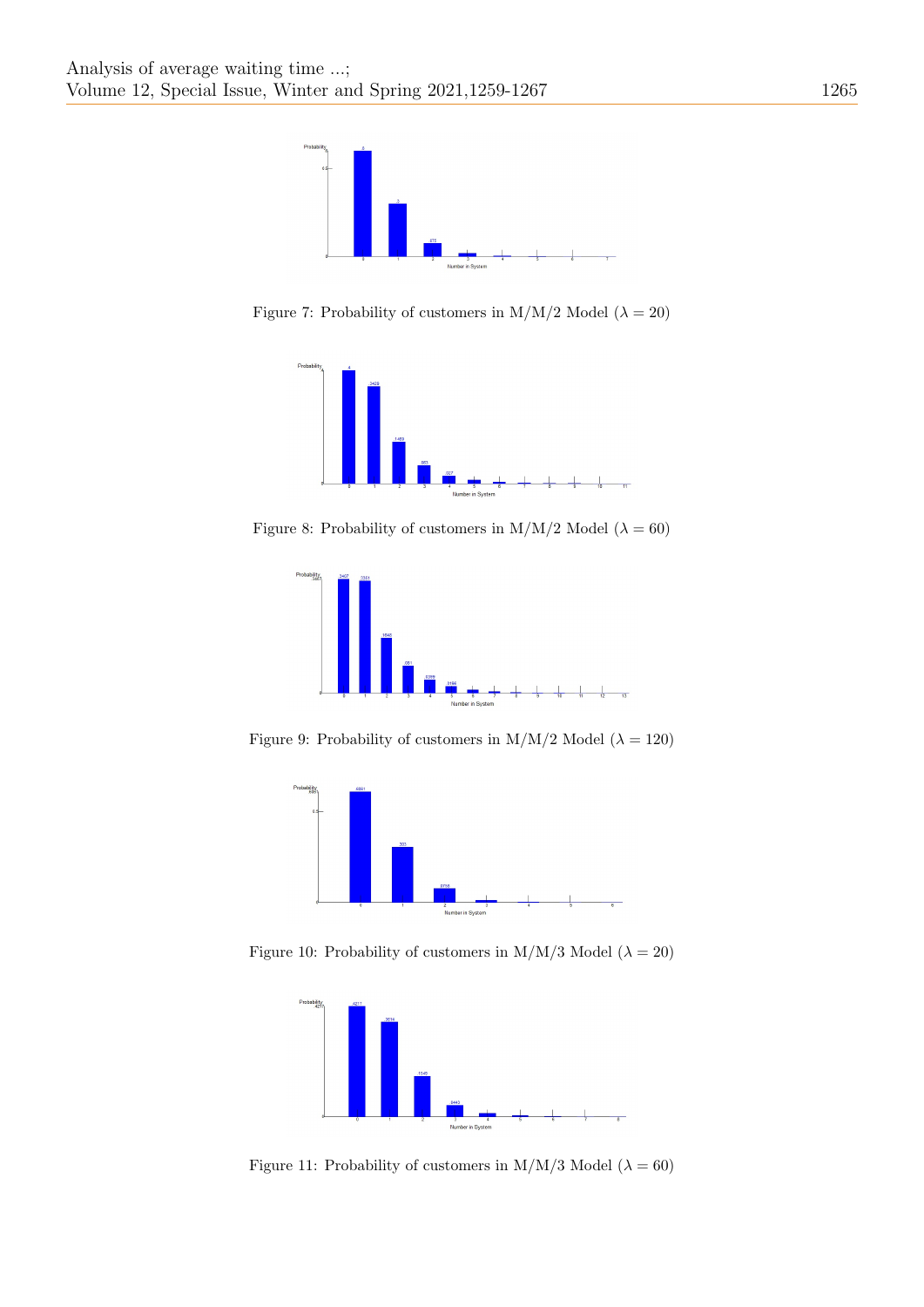

<span id="page-7-15"></span>Figure 12: Probability of customers in M/M/3 Model ( $\lambda = 120$ )

#### 5. Conclusion

This paper investigated the analysis of web application deployment on cloud environment for studying the cost point of view. This analysis is useful for estimating the future requirement of the cloud resources based on number of user requests. As a result, in this study, We concentrated on the overall reduction in waiting time and use of servers. We compared the average time of expectation and server use analysis using the M/M/C queuing model. The server utilization factor has been decreased by increasing the number of servers and expanding servers will decrease the average waiting time and average queue and device users.

#### References

- <span id="page-7-6"></span>[1] B.Y. Bichi and T. Ercan, An efficient queuing model for resource sharing in cloud computing, Int. J. Engin. Sci. 3(10) (2014) 36–43.
- <span id="page-7-0"></span>[2] C. Cheng, J. Li and Y. Wang, An energy-saving task scheduling strategy based on vacation queuing theory in cloud computing, Tsinghua Sci. Tech. 20(1) (2015) 28–39.
- <span id="page-7-8"></span>[3] S. El Kafhali and K. Salah, Stochastic modelling and analysis of cloud computing data center, 2017 20th Conf. Innov. Clouds Internet Networks (2017) 122–126.
- <span id="page-7-5"></span>[4] L. Guo, T. Yan, S. Zhao and C. Jiang, Dynamic performance optimization for cloud computing using M/M/m queueing system, J. appl. Math. 2014 (2014).
- <span id="page-7-7"></span>[5] E. Jafarnejad Ghomi, A.M. Rahmani and N.N. Qader, Applying queue theory for modeling of cloud computing: A systematic review, Concur. Comput. Pract. Exper. 31(17) (2019) e5186.
- <span id="page-7-12"></span>[6] S. Jeyalaksshmi, M.S. Nidhya, G. Suseendran, S. Pal and D. Akila, Developing mapping and allotment in volunteer cloud systems using reliability profile algorithms in a virtual machine, 2021 2nd Int. Conf. Comput. Autom. Knowledge Manag. (2021) 97–101.
- <span id="page-7-1"></span>[7] D.G. Kendall, Some problems in theory of queues, J. Roy. Stat. Soc. Series B 13(2) (1951) 151–185.
- <span id="page-7-3"></span>[8] A.D. Khomonenko, S.I. Gindin and K.M. Modher, A cloud computing model using multi-channel queuing system with cooling, In 2016 XIX IEEE Int. Conf. Soft Comput. Measur. (2016) 103–106.
- <span id="page-7-13"></span>[9] G. Lakshmi, M. Ghonge and A.J. Obaid, Cloud based IoT smart healthcare system for remote patient monitoring, EAI Endorsed Trans. Pervasive Health Tech. (2021).
- <span id="page-7-2"></span>[10] L. Li, An optimistic differentiated service job scheduling system for cloud computing service users and providers, 3rd IEEE Int. Conf. Multimedia Ubiquitous Engin.(MUE '09) (2009) 295–299.
- <span id="page-7-9"></span>[11] R. Marcu, I. Danila, D. Popescu, O. Chenaru and L. Ichim, Message queuing model for a healthcare hybrid cloud computing platform, Stud. Inf.Control 26(1) (2017) 95–104.
- <span id="page-7-14"></span>[12] A.S. Nori and A.O. Abdulmajeed, Design and implementation of Threefish cipher algorithm in PNG file, Sustain. Engin. Innov. 3(2) (2021) 79–91.
- <span id="page-7-11"></span>[13] A. Outamazirt, K. Barkaoui and D. Aïssani, *Maximizing profit in cloud computing using*  $M/G/c/k$  *queuing model*, 2018 Int. Symp. Prog. Syst. (2018) 1–6.
- <span id="page-7-10"></span>[14] S. Pal, R. Kumar, L.H. Son, K. Saravanan, M. Abdel-Basset, G. Manogaran and P.H. Thong, Novel probabilistic resource migration algorithm for cross-cloud live migration of virtual machines in public cloud, J. Supercomput.75 (2019) 5848–5865.
- <span id="page-7-4"></span>[15] S. Pal and P.K. Pattnaik, A Simulation-based approach to optimize the execution time and minimization of average